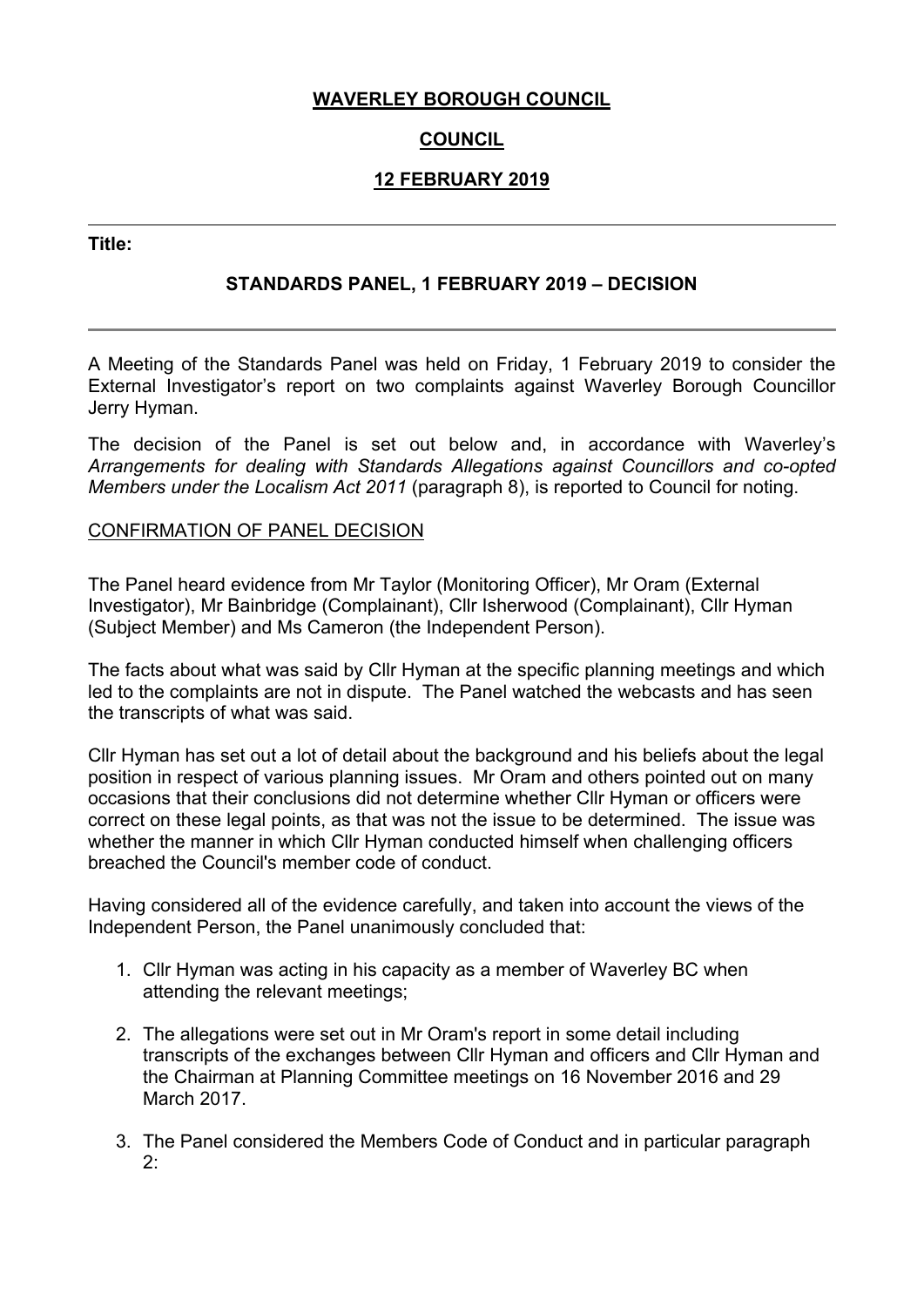a. 2(1) You must always treat member colleagues, officers, other organisations and members of the public with respect.

b. 2(2) You must not conduct yourself in a manner which is contrary to the Council's duty to promote and maintain high standards of conduct by members.

4. The Panel also considered carefully the Officer /Member Protocol and in particular at paragraph 20, where it is stated that Members should:

- Avoid criticising officers particularly at meetings open to the public or in the media

- Avoid actions or words that may appear to others to be attaching blame to an officer(s) particularly when the officer(s) is not present

- avoid words or actions that may serve to undermine the professionalism bad integrity of officers;

- 5. The Panel noted and was very mindful of the fact (as set out in the Investigating Officer's report) that the code is not intended to stifle the expressions of passion and frustration that often accompany discussion about the efficient running of the Council. The Panel fully accepts that members can and should be allowed to challenge officers. However, it is important that members do this appropriately and in a way that treats officers with respect.
- 6. The Panel formed a view, in accordance with the views of the Investigating Officer that Cllr Hyman's conduct towards the legal officers was not deliberately malicious. However, it did strongly appear that Cllr Hyman did not give any thought, or was not aware of how his conduct might impact on officers.
- 7. The Panel was disappointed firstly that the complaints have taken so long to determine and secondly that it was necessary to have a hearing rather than resolve the matter informally.
- 8. Having heard all of the evidence and representations and recognizing the circumstances and context put forward, the Panel found that Cllr Hyman's conduct at the relevant planning meetings did breach the Member Code of Conduct and the Member /Officer Protocol. The Panel agreed with the Investigating Officer's and Independent Person's views that Cllr Hyman's conduct crossed the line between challenging officers in an acceptable way and therefore breached the code. The Panel does consider that members can and should challenge officers. However this must be done in a respectful way. Having heard the evidence, the Panel considered that Cllr Hyman's conduct was not respectful to officers in respect of the specific complaints and therefore breached the code.

The Panel wishes to make it clear to Cllr Hyman that such conduct is not considered acceptable at WBC.

9. The Panel carefully considered Cllr Hyman's rights to freedom of expression under Article 10 of the Human Rights Act. The Panel was very mindful of the need to balance Cllr Hyman's rights to express political opinions against the rights of officers to be treated with respect. The Panel considered carefully the points set out by Cllr Hyman and the Investigating Officer in his report and the enhanced